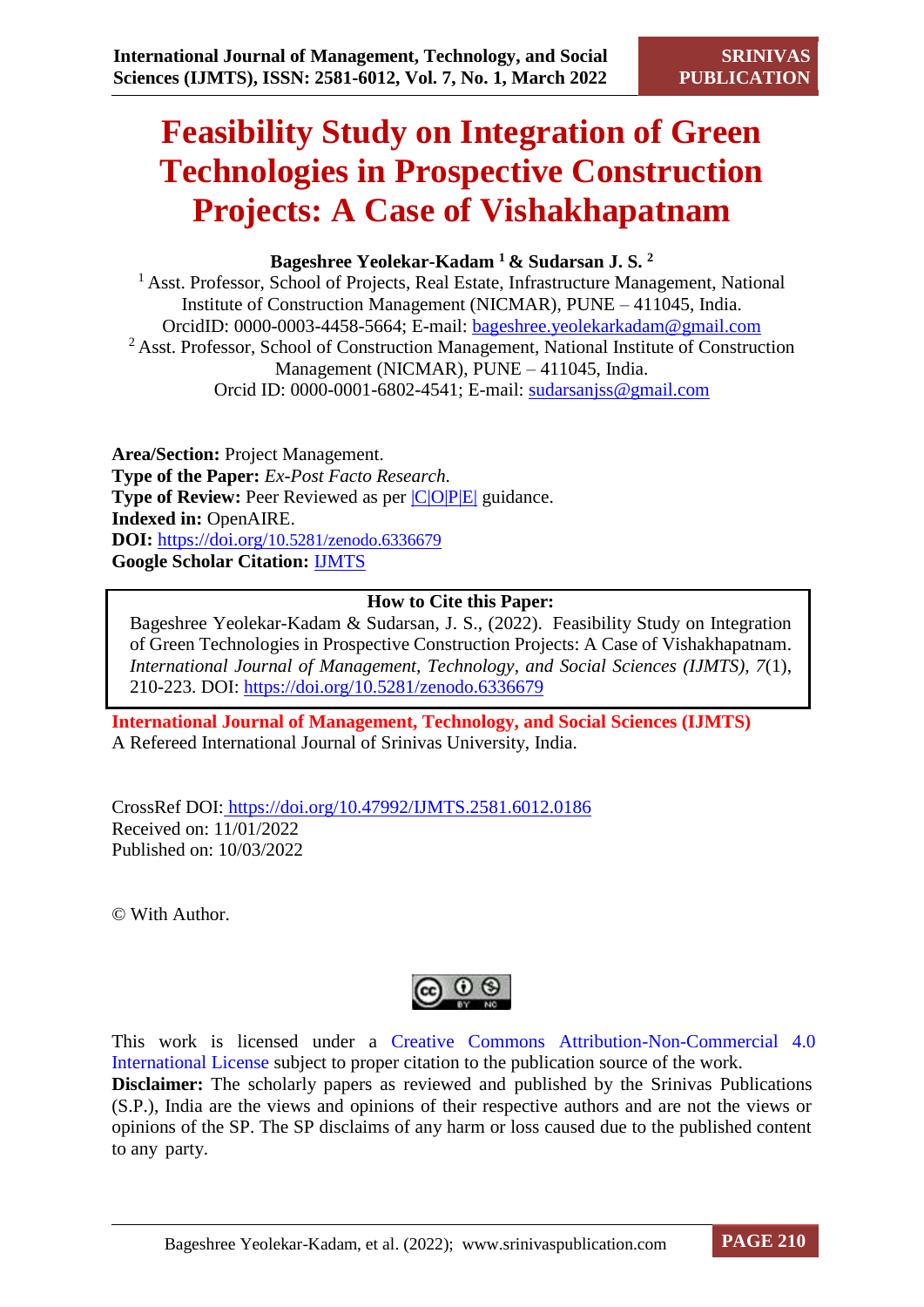# **Feasibility Study on Integration of Green Technologies in Prospective Construction Projects: A Case of Vishakhapatnam**

# **Bageshree Yeolekar-Kadam <sup>1</sup>& Sudarsan J. S. <sup>2</sup>**

<sup>1</sup> Asst. Professor, School of Projects, Real Estate, Infrastructure Management, National Institute of Construction Management (NICMAR), PUNE – 411045, India. OrcidID: 0000-0003-4458-5664; E-mail: bageshree.yeolekarkadam@gmail.com <sup>2</sup> Asst. Professor, School of Construction Management, National Institute of Construction Management (NICMAR), PUNE – 411045, India. Orcid ID: 0000-0001-6802-4541; E-mail: [sudarsanjss@gmail.com](mailto:sudarsanjss@gmail.com)

# **ABSTRACT**

**Purpose:** *The construction sector is one of the important sectors that play an important role in country's infrastructure development. The haphazard urbanization, industrialization and population explosion, have driven this sector vulnerable in terms of causing impacts on the environment. The construction process involves several stages and numerous stake holders, while this sector remains unorganised in most developing countries. These unintegrated processes in urban expansion, development and construction lead to a huge amount of emissions that cause environmental degradation. This emphasises the need to establish the use of 'Green Technologies' and 'Green Materials' in the Construction Sector at least as a beginning to bridge the gap between practices in the allied sectors as well.* 

**Design/Methodology/Approach:** *With a view to examine this possibility, the feasibility of green technologies was considered to be studied, for Eastern Vishakhapatnam, the selected study area, which is a developing potential zone identified for potential integration of Green Technologies in construction processes. A comprehensive literature review to identify the major accomplishments and shortcomings in the chosen field, followed by a pre-feasibility analysis was conducted through an organized site visit during an academic project that included personal interaction with the concerned stakeholders and an assessable questionnaire survey. The notion of this study was to collect the details of similar category projects for the incorporation of select 'green technologies' identified from relevant literature studies in domains such as energy, material and waste management, which are known to cause maximum impact on the environment. This procedure in turn formed the very basis of the overall methodology of this study.*

**Findings/Result:** *The analysis of outcomes of the survey helped in developing a breakthrough understanding about the stakeholder's potential and roles in the overall feasibility of integrating the Green Technologies. Nevertheless, the comparison of the prospective projects in the study area, with the existing projects of the same category that have successfully adopted the green technologies abroad, helped to optimize the framework of integrating green technologies, using green materials based on the above-mentioned domains, for the proposed pilot project. It is inferred from the analysis that it is possible to integrate green technologies in the domains of energy, materials and waste management in prospective projects, if certain constraints and challenges related to social, administrative and economic spheres are eradicated thus encouraging Sustainable Development.*

**Originality/Value:** *Integrated strategy of adopting green technologies with green construction practices, in major identified domains of energy, materials and waste management will fetch new outcomes and lead towards aiding sustainable development.*

**Paper Type:** *Ex-Post Facto Research*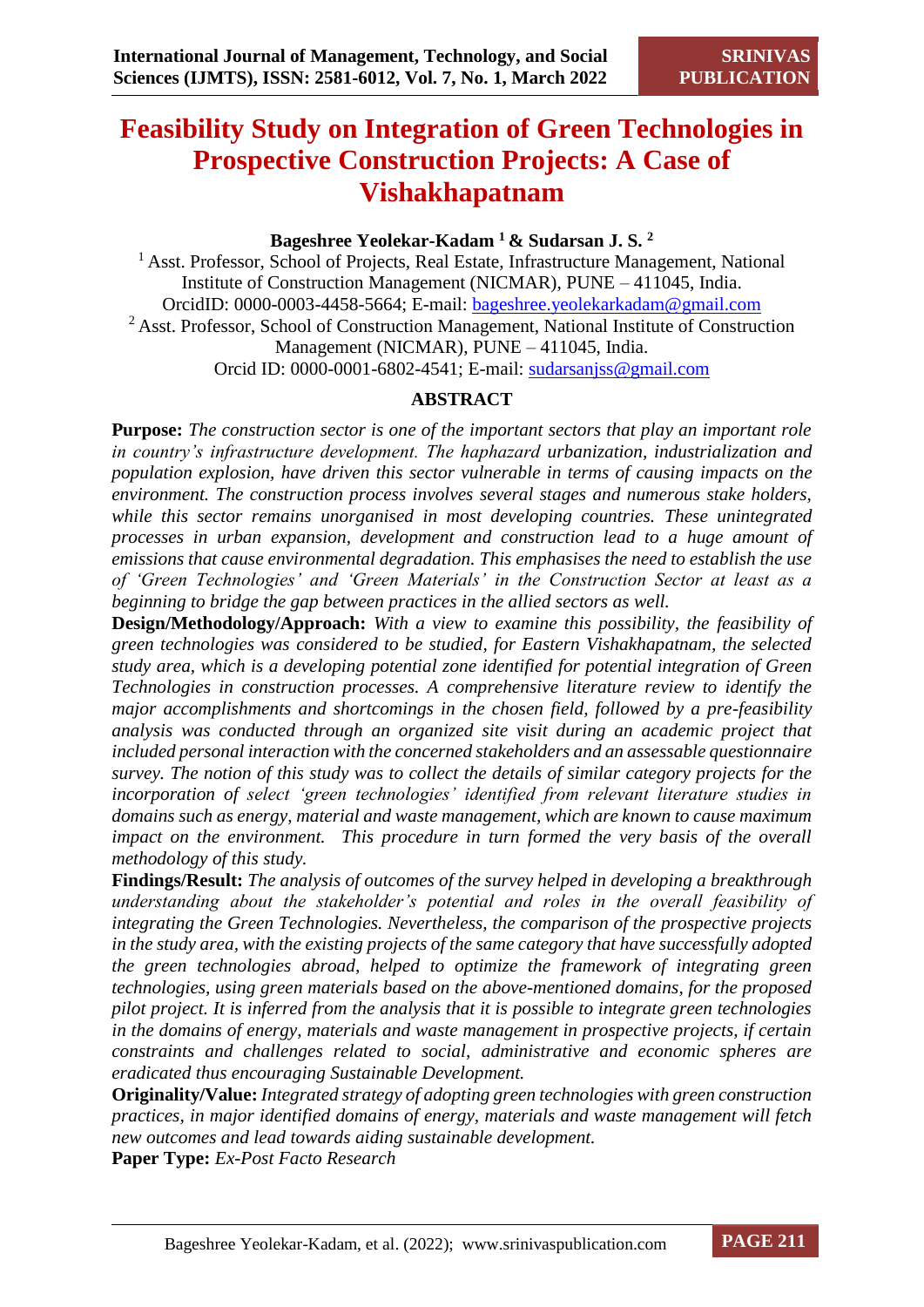**Keywords:** Construction Industry, Feasibility of Green technologies, Energy, Material and Waste management, Integration of Green Technologies, Sustainable Development.

## **1. INTRODUCTION :**

As the building activities contribute to huge amount of carbon emissions, it is high time to initiate green technology implementation. Also, as high-demand lifestyle is responsible for increasing anthropogenic carbon emissions, emission mitigation policies, regulations and fuel switching measures result in carbon emission savings up to 25%. Similarly, shifting power generation technology from conventional methods to cogeneration or hybrid technology methods, result in substantial reduction in carbon emissions [1][2][3]. It has become important to reduce the consumption of energy during construction minimizing the energy foot print [4]. Though several factors may play a significant role in selecting green materials the local environmental factors contribute crucially in selecting materials and technology for a commercial green building complex [5][6]. Despite of some basic awareness and willingness regarding the green practices, the Indian construction industry is facing several challenges and issues towards its path to sustainability. These challenges have to be essentially addressed, yet have been neglected over many years. Although a few regulatory incentives encourage the green building market, the barriers to implementing green building technology still exist. It has become highly essential to adopt sustainable technologies to reduce the carbon emissions and to adopt alternatives like renewable energy resources, waste material recycling and developing construction materials from waste. These have been regarded as effective measures in sustainable practices by many researchers [7][8]**.** Authors like [4] have discussed strategies such as "Energy-Savings Tool for Building Construction" which can assist contractors in estimating and recording energy consumption. Findings of researchers while associating the green building materials with energy savings and studying the sustainability index etc., reveal that green building material is the only viable option that can be adopted in achieving an effective green rating as a move towards sustainability [9][10][11][12]. Also, green technologies are being sought to be incorporated in construction processes, within the important spheres of energy, material and waste management which is predominantly evident from the literature review. Nevertheless, this study further presents an overview related to the costs trends, awareness amongst stakeholders, the state of government incentives, the approach of top management etc. and uses these research findings to enable recommendations towards more sustainable project management practices in the construction industry.

#### **2. RELATED WORKS :**

During the study, a detailed analysis of other researchers' findings was carried out and few observations of the reviewed literature are represented in Table 1.

| S.No. | <b>Findings</b>                                                                    |               |  |  |
|-------|------------------------------------------------------------------------------------|---------------|--|--|
|       |                                                                                    | <b>Number</b> |  |  |
| 1.    | Achieving green rating and green building material application will also be        | [13][14][15]  |  |  |
|       | indirectly helpful in reducing global climate change impact at local level by      |               |  |  |
|       | achieving reduction in local surface temperature.                                  |               |  |  |
| 2.    | It has been illustrated with the help of case studies from India that, utilisation | [16][17][18]  |  |  |
|       | of wastes such as plastic, glass, scrap and even agricultural waste such as rice   |               |  |  |
|       | and wheat husk or construction demolition waste such as recycled concrete          |               |  |  |
|       | enhance energy efficiency during building construction. Few principles of          |               |  |  |
|       | sustainability such as: Economy of material and its effects, Life Cycle            |               |  |  |
|       | Assessment, energy efficient Design that is "livable and workable for              |               |  |  |
|       | humans", have been discussed by authors further stating that Green                 |               |  |  |
|       | technologies should be used in every phase of construction starting from site      |               |  |  |
|       | selection and foundation to MEP services like HVAC and Plumbing.                   |               |  |  |
|       | Nevertheless, it is propagated that, a predominant alternative to achieve          |               |  |  |
|       | sustainability in construction practices is adopting green building materials in   |               |  |  |
|       | construction activities.                                                           |               |  |  |

**Table 1:** Related Works of Few Notable Authors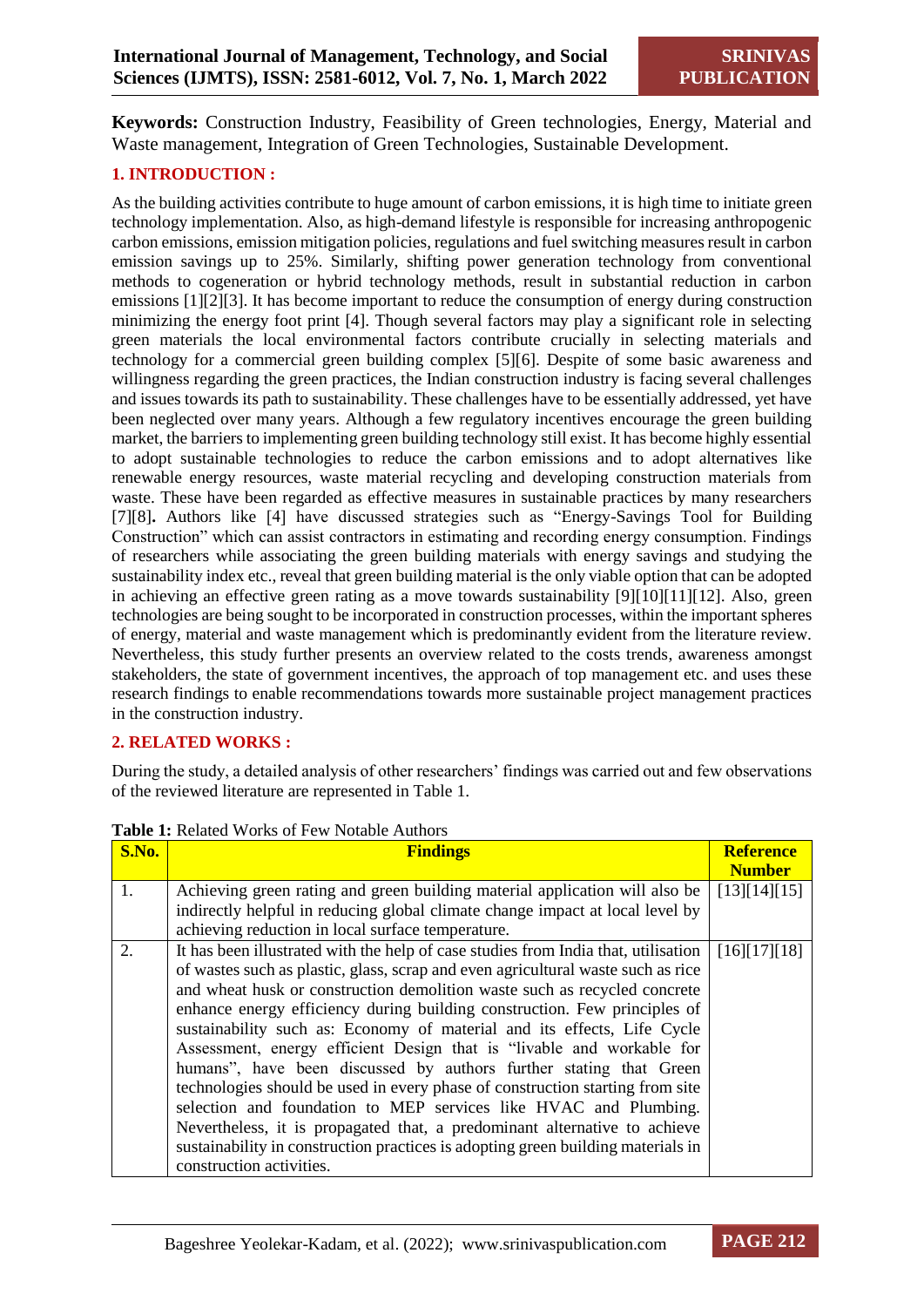# **International Journal of Management, Technology, and Social Sciences (IJMTS), ISSN: 2581-6012, Vol. 7, No. 1, March 2022**

| 3. | The study titled "Solar Energy - Review of Potential Green & Clean Energy        | [19][20][21] |  |  |  |
|----|----------------------------------------------------------------------------------|--------------|--|--|--|
|    | for Coastal and Offshore Applications" aimed to find out the various offshore    |              |  |  |  |
|    | energy applications and potential of solar energy to substitute conventional     |              |  |  |  |
|    | oil and gas fuels. It has been stated that Solar PV/T technology can cater the   |              |  |  |  |
|    | offshore energy requirement substantially. However, Levelized Cost of            |              |  |  |  |
|    | Energy (LCOE) of Solar per KWh is more than that of any other renewable          |              |  |  |  |
|    | energy; although mobility, portability and feasibility of offshore installations |              |  |  |  |
|    | are the key factors which dominate amongst the renewable energy sources.         |              |  |  |  |
|    | Also, since the PV module conversion efficiency 15-20% commercially, the         |              |  |  |  |
|    | offshore wind turbines prove to be more competent owing to availability of       |              |  |  |  |
|    | stronger and more consistent sea breezes. Nevertheless it becomes necessary      |              |  |  |  |
|    | to demarcate the sensitive and vulnerable marine regions as protected zones.     |              |  |  |  |
| 4. | In a paper titled "Tidal Energy - An overview of Indian Scenario" the author     | [22]         |  |  |  |
|    | has pointed out that tidal energy can be a major source of energy in coastal     |              |  |  |  |
|    | regions. Thus, in this background, the focus of the research is to examine the   |              |  |  |  |
|    | underlying feasibility of incorporating the green technologies in some           |              |  |  |  |
|    | prospective projects in the study area                                           |              |  |  |  |
|    |                                                                                  |              |  |  |  |

#### **3. RESEARCH GAP :**

The adoption of green technologies extensively in construction practices looks like a myth. Through this study however, an attempt has been made to understand the feasibility of the same in select specific domains of energy, materials and waste management. Further, this can pave way to exploration of similar technologies in these or other domains and to adapt to the perspectives of the different stake holders. These approaches could extend to Cost benefit analysis to fetch more realistic outcomes.

#### **4. RESEARCH AGENDA :**

Exploring perception amongst the stake holders in implementing the green technologies and the feasibility of the same within conventional construction framework is the main research agenda.

#### **5. OBJECTIVE OF THE STUDY :**

- (1) The main objective of this study is to carry out the preliminary feasibility analysis over a range of applications of green technologies and possibilities of integration of the green technologies in the proposed projects based within the study area of Vishakhapatnam.
- (2) To identify the challenges in implementation of the green technologies in construction projects.

#### **6. RESEARCH METHODOLOGY :**

The initial step of the research study was to identify a sample site where there was scope for employing green technologies. Next, based on the outcomes from literature review, prospective green technologies that could be incorporated in construction practices were identified. These technologies were observed to be dominant in the three spheres of Energy, Material and Waste Management, with maximum of potential of integration with conventional construction practices. To measure the feasibility thus, a study area was carefully selected where there was scope for application of these green practices. A case study approach was adopted for research, involving a descriptive comparison between projects of similar nature, to those within the study area. Further, pilot surveys to understand the scope for integration of green technologies within the projects proposed in the study area, were carried out. Most of the required primary data concerning the study area and the projects within, was obtained with the help of a survey questionnaire, apart from the sourced secondary data gathered through relevant sources. Various green technologies that had the potential to be incorporated were identified and a preliminary feasibility study on these was carried out. The green technologies under above mentioned verticals were derived from literature reviews and case studies of projects of similar nature.

#### **6.1 Study Area Background and Description:**

Vishakhapatnam, a City located along the East coast of India, in the newly formed State of Andhra Pradesh has been proposed to be planned as one of the upcoming Smart Cities under the India Smart City Mission by Govt. of India. Following the regular codes of the mission, certain areas have been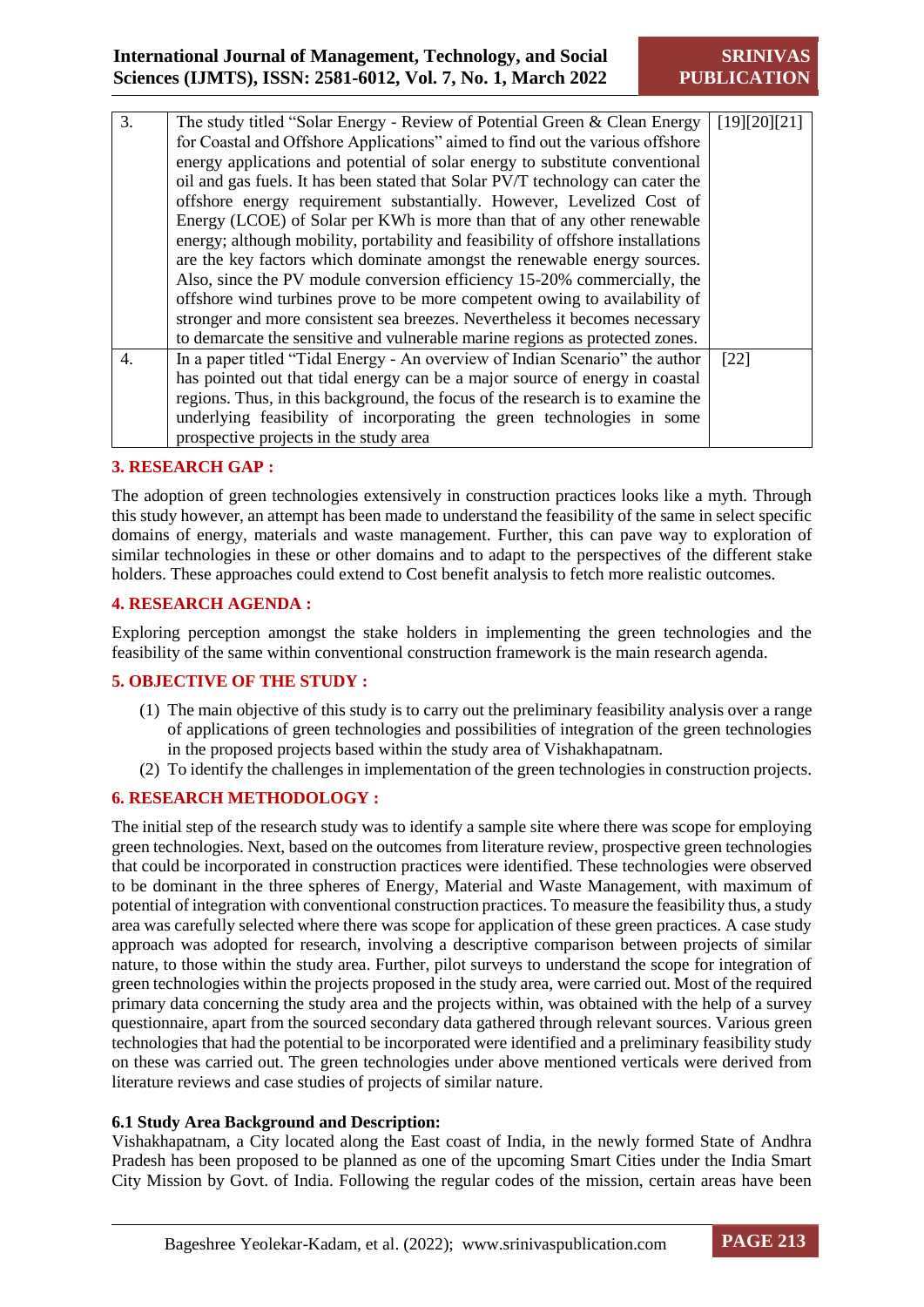# **International Journal of Management, Technology, and Social Sciences (IJMTS), ISSN: 2581-6012, Vol. 7, No. 1, March 2022**

identified for Redevelopment, Retrofitting and Green field development. Nevertheless, Vishakhapatnam also recently made headlines in November 2020 as it made its headway to the final list of "World Smart City Awards", organised as part of Smart City Expo World Congress in Barcelona. An urban vicinity Kailasagiri, a hilltop park in the city of Visakhapatnam, and a part of the Smart city proposal of Vishakhapatnam, has been selected to conduct a thorough study, for analyzing the challenges in green technology integration that could emerge in the near future. This park was developed by the Visakhapatnam Metropolitan Region Development Authority (VMRDA) and comprises 380 acres (150 ha) of land covered with flora and tropical trees. The hill, at 173 metres (568 ft.), overlooks the city of Visakhapatnam. Kailasagiri, was devastated by the cyclone 'Hudhud' in 2014. As per news that has been appearing in the Indian Express, it is expected that Kailasgiri would undergo rapid development now. The Visakhapatnam Metropolitan Region Development Authority (VMRDA) has prepared proposals to develop Kailasagiri, submitted for restoration and redevelopment of 380 acres of Kailasagiri Hilltop Park under the Andhra Pradesh Disaster Recovery Project. The draft proposals prepared by the consultants were submitted to the World Bank, which agreed to sanction `56 crore loan for the project. It aims to redevelop Kailasagiri Hilltop Park as a world-class tourist destination with good recreational opportunities supported by infrastructure facilities. The land use map of Greater Vishakhapatnam represented in the Figure 1 highlights the land use pattern of the study area. The reason behind picking on the hill for the study was that the proposed infrastructure here has a lot of scope for incorporation of green technologies right from the basic solar street lighting to the innovative renewable energy generation. Also the proposal of a 120 m tall Sky-tower over the hill has been the focal point of attraction for all stakeholders. Similarly, other infrastructure developments in surroundings include Kapulappada hill near Vizag-Bheemili beach road, which is competing in development at a bustling pace, as the government has planned around 80-100 companies in the area to convert the hill to the next IT hub in the state, with an area of around 1,400 acres of land.



**Fig. 1:** Land use map of Greater Vishakhapatnam in the state of Andhra Pradesh Study area map Source: compiled by the researchers

The proposal for redevelopment of Kailasagiri includes the following amenities like Ghat, road development, Sky tower, Amphitheatre, CCTV surveillance, Architectural lighting, Seating areas, Gaming arena, Admin building, Food courts, Kiosks, Restaurant, Children's play area, Parking, Pathways, Viewpoints, Gardens, Toilets, Drinking water, Water fountains etc. The proposed Sky Tower atop Kailasagiri is 120 m tall. Nevertheless, it is proposed to be the tallest in the country along the lines of those in Singapore & New Zealand. It is designed to resist heavy wind loads and cyclones on the shore of the Bay of Bengal. There are proposed hotels, restaurants, amusement parks around it. The most striking of the projects, viz., the Sky Tower, the amusement park and the gaming arena have been selected for the preliminary feasibility study. Also, in order to understand various technologies that can be implemented in retrofitting of parks, a resource guide for Planning, Designing, and Implementing Green Infrastructure in parks has been referred and aided a better survey outcome for the study area and its surroundings.

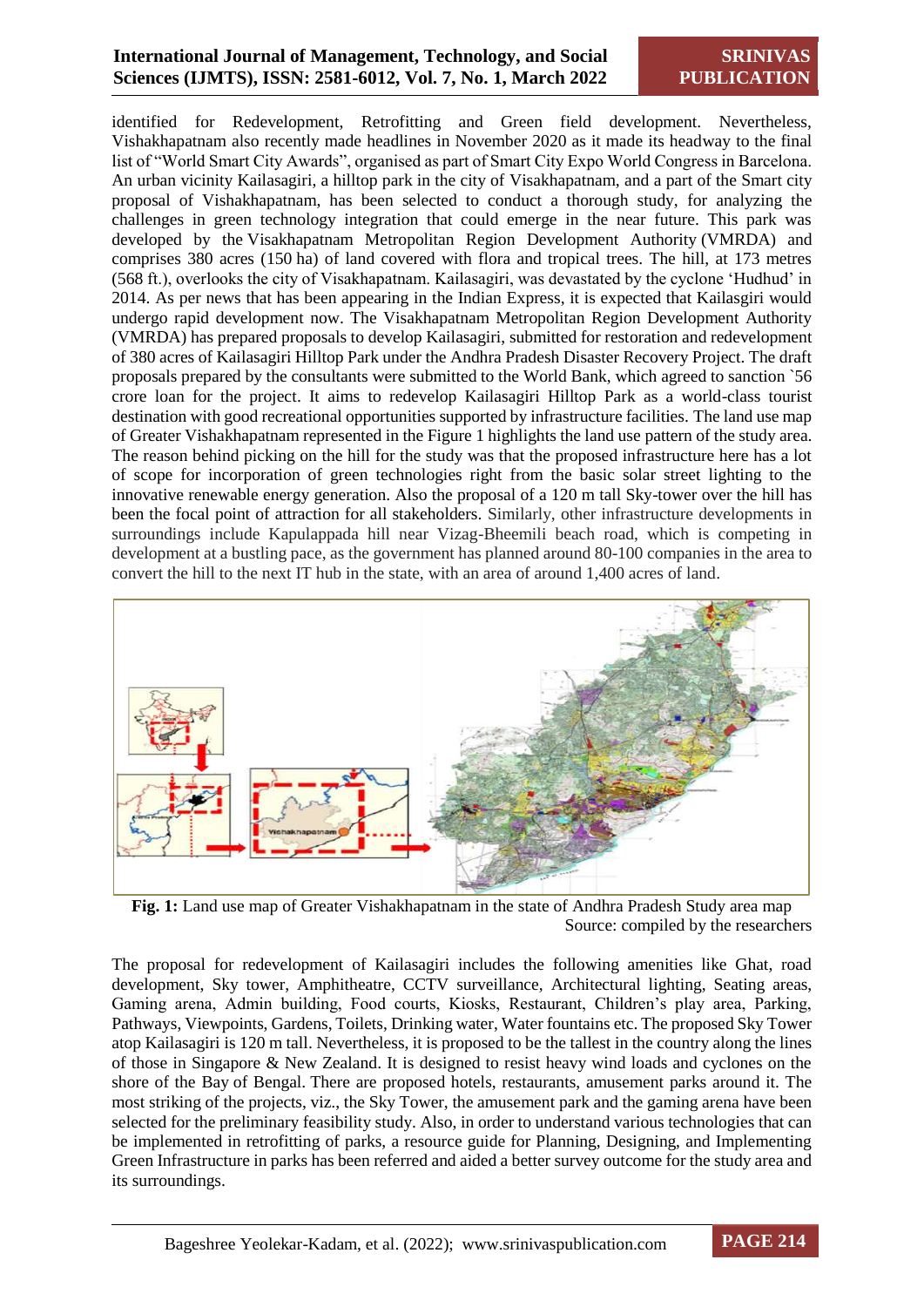#### **7. STAKEHOLDER SURVEY AND DATA ANALYSIS :**

A preliminary ground survey of the stake holders, officials and technocrats was conducted. The consolidated outcomes have been presented here, that throw some light on the awareness amongst the stakeholders, related to green rating, waste management, green materials, sustainability etc. Following is a summary of the general perspectives that emerged amongst stakeholders. Most stakeholders were of the opinion that there wasn't much difference between the construction practices in coastal regions and otherwise, except for factors such as precipitation, humidity, and salinity needed consideration in design for their implications on the structural stability. The use of green technology was largely believed by all to be limited and fragmented. Adaptation of primary technologies for solar & wind energy deployment were thought to bear some potential.

From the perspective of reducing energy consumption and dependability on conventional resources, it was noted that though conventional technologies such as solar panels had been adopted, alteration to the same, such as 'solar trees' had to be incorporated at an urban level due to the space constraints. Though there was scope for region specific strategies within tidal energy, it needed proper know-how, planning, infrastructure and framework for successful implementation. Nevertheless, the incorporation of tidal energy is believed to be challenging, as it requires a high amount of investment, technology, plant and equipment. In the material domain however, recycling of construction waste such as steel, debris (dismantled brick battens, wood, glass etc.) was explicitly believed to further improve energy efficiency. I was quoted that major part of concrete waste was however being dumped in nearby canals and lakes devoid of strict penalties or legal frameworks.

Further, in order to gain a deeper understanding, the survey focused on understanding feasibility of technologies pertaining to the following aspects:

- (1) Type of lighting fixture and kind of lighting design preferred in case of outdoor lighting for lighting optimization
- (2) Preferred turbine for utilization of the renewable wind energy
- (3) Share of Solar energy as a major source of power generation
- (4) Impact of orientation of the building on minimizing dependency on artificial lighting
- (5) Viability of tidal energy generation in study area
- (6) Optimization of energy performance of buildings with design strategies like vertical landscaping, wind towers, geo thermal heat sinks, etc.
- (7) Material preferences in construction like composite materials, Fly ash, glass, AAC blocks/hollow concrete or stone blocks, etc.
- (8) Preference and feasibility for Design strategies like cool–roofs, light-coloured facades, green roofs or walls, to combat the heat island effect
- (9) Landscape strategies to counter the surface runoffs and enhance storm water management
- (10) Substitute materials to steel for reduction in steel consumption
- (11) Effectiveness of implementation of waste management strategies like solar power compacting bins, mobile waste recyclers; optimum scale (truck scale/forklift scale/floor scale/bench scale) for accurate weighing of recycled waste, implementation of fiber sorting lines, etc.

The outcomes of the survey were classified according to the three foremost important domain verticals of Energy, Materials and waste Management. Few of the outcomes have been discussed below. Under the Energy segment, based on the data obtained for lighting fixture preferences and utilization it became clear based on the outcome of questionnaire that more people were preferring LED lights (40%) next to sodium vapour lamps (34%) followed by compact florescent lamps (29%) as represented in Fig 2.

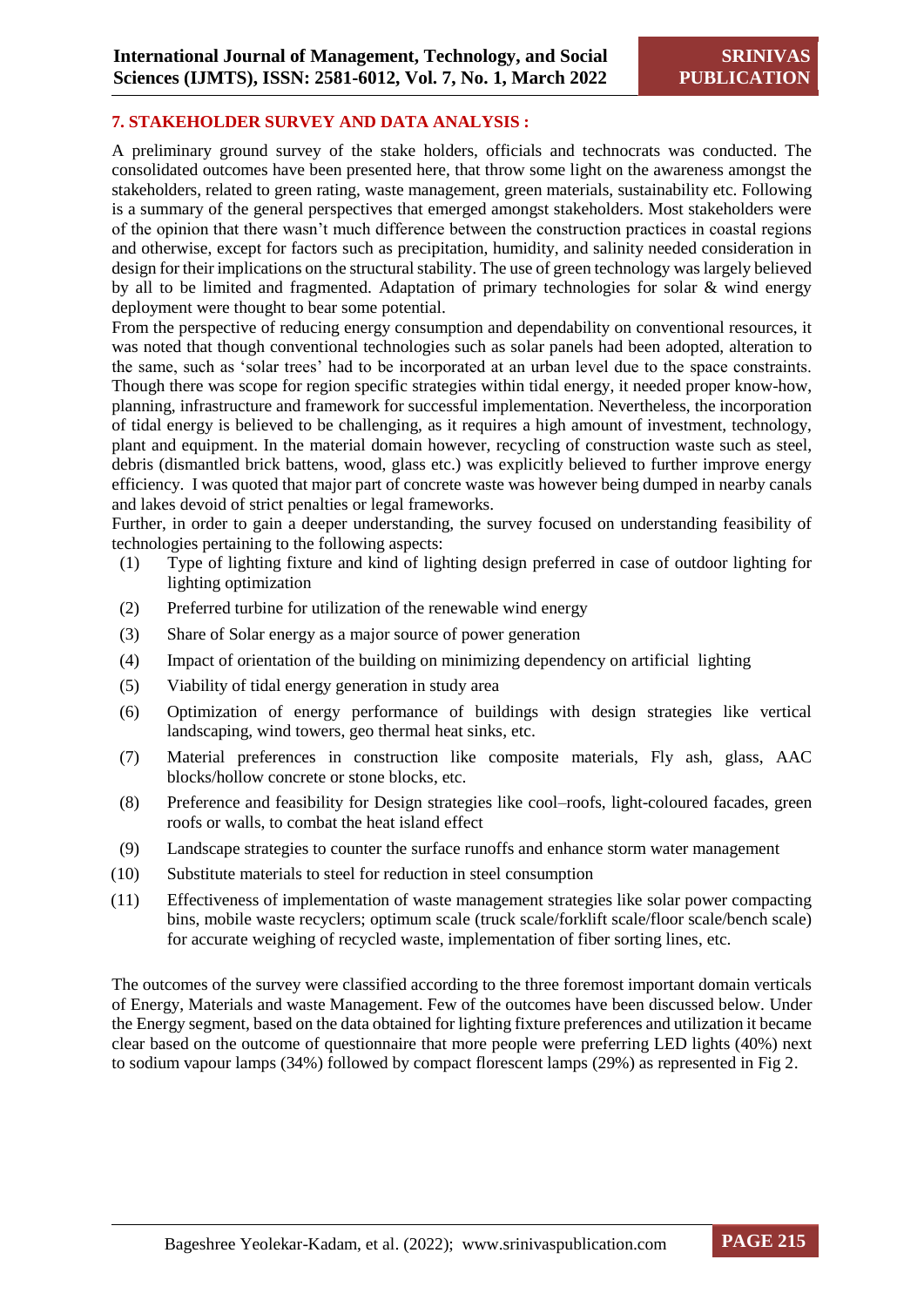

**Fig. 2:** Preferences of Light Fixtures map

Source: compiled by the researchers Also, based on the data obtained for wind turbine preferences and utilization it became clear based on the outcome of the questionnaire that, the Micro Wind turbines were the most preferred ones (50%) followed by the Vertical Axis wind Turbines and Ducted wind turbines which were being given equal preference for (40% together); whereas the Horizontal axis wind turbines were least preferred as represented in Fig. 3.



**Fig. 3:** Preferences of type of turbine for utilization of wind energy map

Source: compiled by the researchers

Similarly, the survey also noted that 87.1 % of the stakeholders strongly believed that Solar Energy could be a major source of power generation. Renewable energy generation with the help of tidal energy was also reviewed for Vishakhapatnam, it being a strategic coastal zone. Approximately 19% of the stakeholders believed tidal energy to be a potential source of power generation for the coastal area, whereas 42 % of the stakeholders disagreed with the same at varying degrees. The remaining 39% of the stakeholders were unsure about the feasibility of application of tidal energy. Similarly, as represented in Fig. 4, the relation between the orientation of the building and its influence on day lighting has been analysed. Most stake holders agreed that orientation of building could improve day light and reduce dependency on artificial lighting, thus leading to major energy savings.



**Fig.4:** Orientation of building and its influence on daylighting map Source: complied by the researchers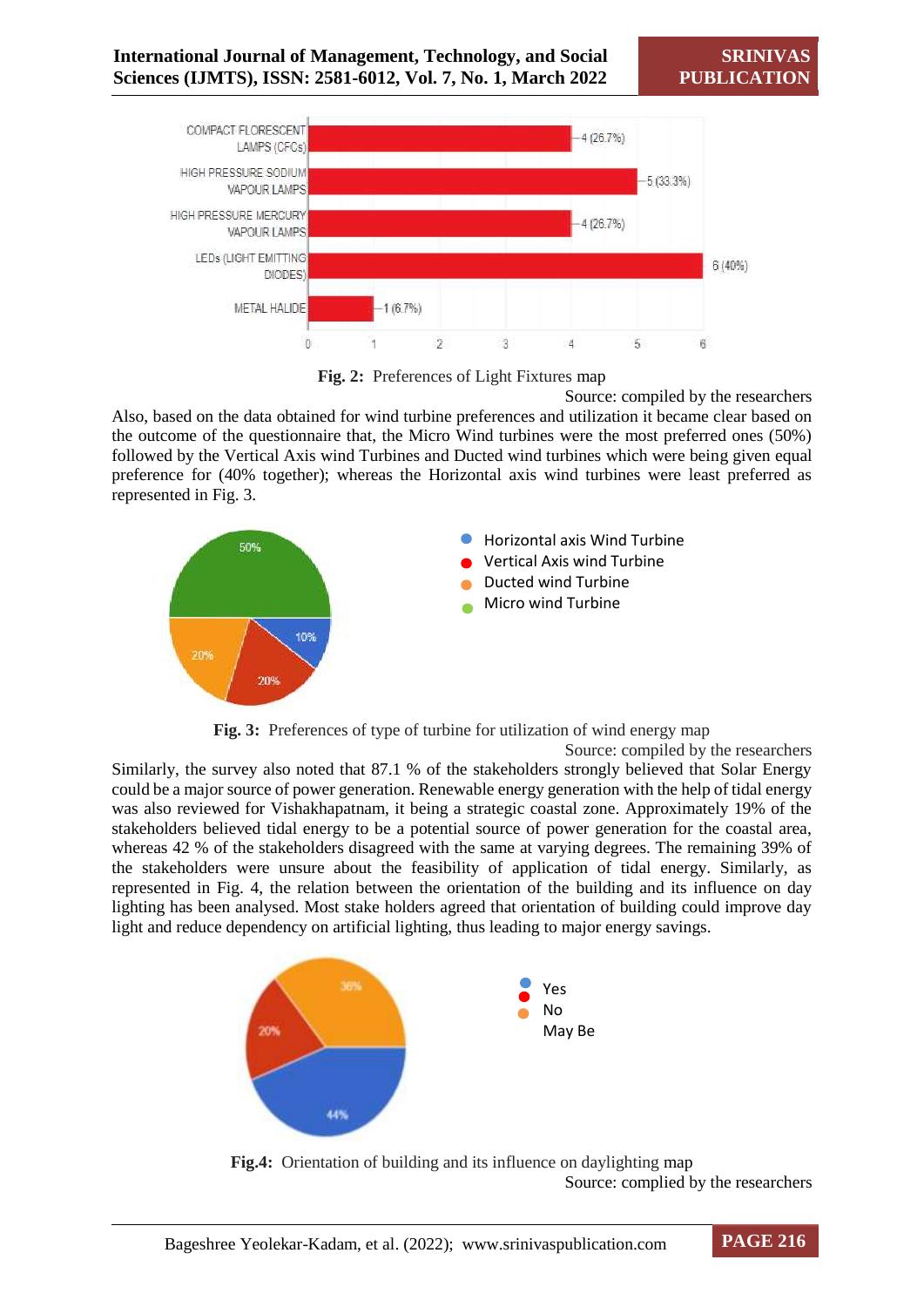Similarly, more than 67% of the stakeholders believe that design strategies like vertical landscaping improve the energy efficiency of the building; more than 61% stakeholders believe that wind towers aid in effective energy management of buildings; while more than 45% stakeholders believe that innovative strategies like geo thermal heat sinks can aid in efficient heating and cooling systems and save on energy. Next the material preference in the construction practices was studied. Many stakeholders (approximately 52%) reported to prefer composite materials as represented in Fig. 5.



**Fig. 5:** Preference of composite materials in construction practice map

While glass is being considered as an alternative to steel in certain practices, sunshield and reflective glass types are the most popular ones for facades. Also, AAC blocks are the most preferred of materials followed by precast hollow concrete blocks and hollow stone blocks. Façade treatment for reducing the heat island effect is also popular invariably, the light-coloured facades and low VOC paints being most sought after and cost effective; while green roof strategies are also preferred to this effect. High Albedo Paving and Pervious paving etc., are other preferred materials for surface water runoff management. In terms of waste management techniques, solar power compacting bins are popular. It was also clear from the analysis that 51.6% stake holders and technocrats preferred utilization of fly ash in building construction in the range of 30% to 40% only, as represented in Fig 6. As evident in Fig.7, nearly 88% stakeholders agreed that this was one of the energy efficient waste management techniques; while approximately 80% people agreed that mobile waste recyclers were effective in high rise constructions. Similarly for accurate weighing of recyclable waste the truck scales and the fork lift scales were the most popular and effective of techniques; while installation of fiber sorting lines was seen as a feasible technology may as many as 76% stakeholders.



**Fig. 6:** Preference for utilization of Fly-Ash in construction practice map Source: compiled by the researchers



Fig.7: Preference for solar power compacting bins map Source: compiled by the researchers

Source: compiled by the researchers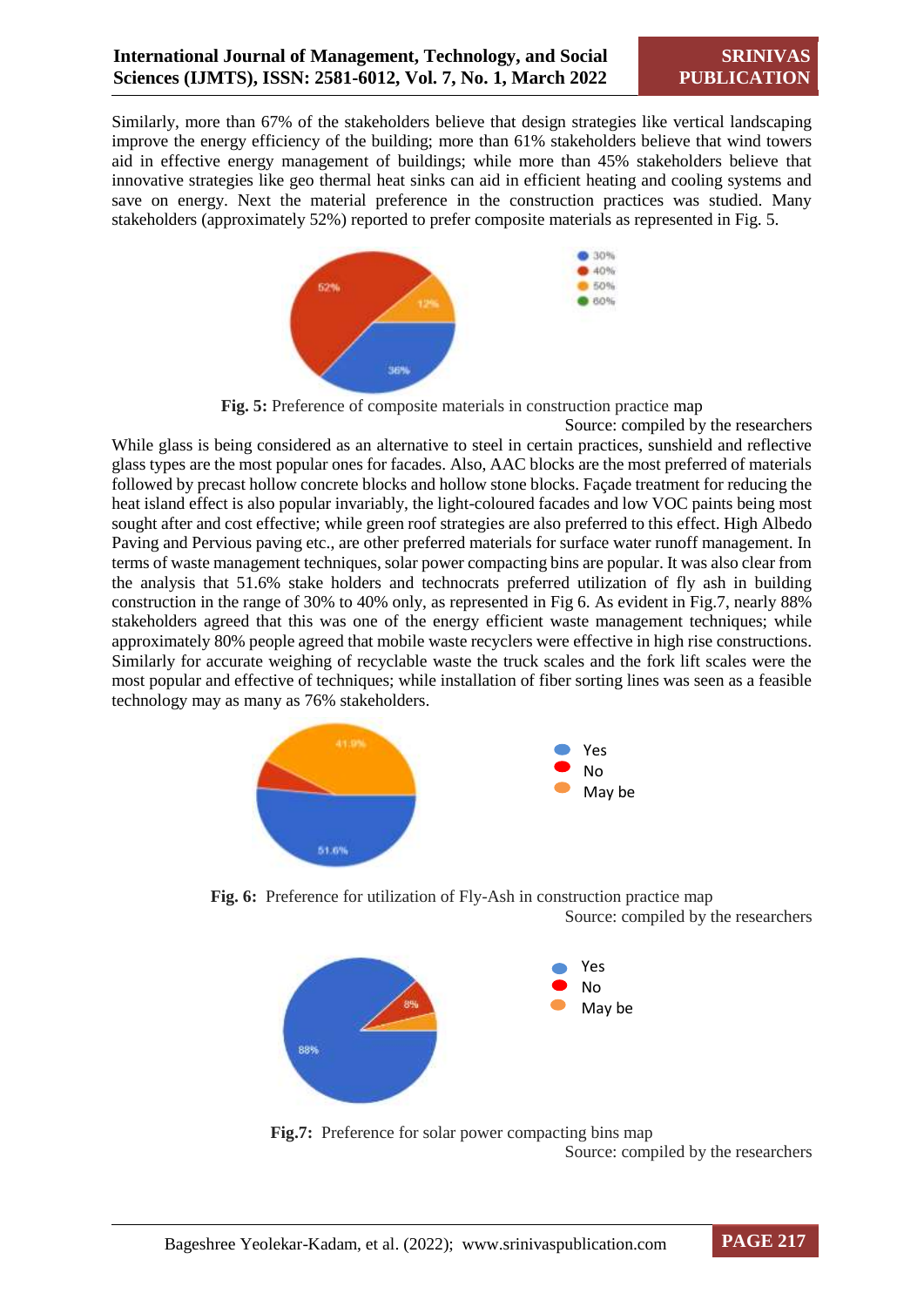This study outcomes highlighted that there is considerable awareness prevailing amongst the stake holders and technocrats. However notable barriers included non-availability of space and materials, lack of support from the clients and few more practical difficulties. This rendered the developers incapable to implement the same in the day-to-day construction activities. It was however noticed that, in larger construction projects, considerable importance was being given to green ratings and sustainability initiatives.

#### **8. FEASIBILITY STUDY OF GREEN TECHNOLOGIES :**

Owing to the constraint of non-availability of the DPRs for the upcoming projects in the study area, a project based analysis was undertaken to determine the feasibility of green technologies within the projects in the study region.

Initially, in order to analyze the feasibility of various green technologies in the study region, a list of green technologies that can be incorporated in construction practices, was shortlisted by referring to various similar projects (termed as "Reference Projects" hereon); further, a basic survey pertaining to understanding the project-wise potential for these green technologies was undertaken.

For sake of analysis, these technologies were as well categorized under the three segments, viz. energy, materials and waste management. The overall idea was that, the projects which served as a reference for selecting green technologies, had been designed considering all the possibilities of their application. Thus, the shortlisted green technologies from several case studies became a benchmark for identifying implementation related challenges within the study area.

The following projects as represented in table 2 (hereon mentioned as "Reference Projects") in respective categories were analysed to understand the green technologies implemented therein and to chart the feasibility of the same for similar projects proposed in the study area.

|                      | <b>IT Parks/Institutional campuses</b> |                                                                                                                                                                                                                                                                                                                                                                                               |                                                                                                                                                                                                                                                                              |  |  |
|----------------------|----------------------------------------|-----------------------------------------------------------------------------------------------------------------------------------------------------------------------------------------------------------------------------------------------------------------------------------------------------------------------------------------------------------------------------------------------|------------------------------------------------------------------------------------------------------------------------------------------------------------------------------------------------------------------------------------------------------------------------------|--|--|
| $S_{\bullet}$<br>No. | Project/<br><b>Building</b>            | <b>Green Practices Implemented</b>                                                                                                                                                                                                                                                                                                                                                            | <b>Green Outcome</b>                                                                                                                                                                                                                                                         |  |  |
| 1                    | IIT, Kanpur                            | Renewable Energy Installed: 13.86 KW<br>Use of low energy/ green materials:<br>Portland Pozzolona Cement with fly ash<br>to reduce embodied energy of the building                                                                                                                                                                                                                            | <b>Energy Consumption</b><br>Reduction: 41% Reduction<br>from GRIHA Benchmark<br>30% Annual Energy<br>requirement for internal<br>artificial lighting met by solar<br>energy<br>100% annual energy<br>requirement for hot water met<br>by solar thermal hot water<br>systems |  |  |
| $\overline{2}$       | Infosys Ltd.,<br>Hyderabad             | Renewable Energy installed on site:<br>44KWp<br>Installed capacity of solar energy: 44<br><b>KWp</b><br>Use of ceramic tiles and carpets with<br>recycled content<br>Use of low energy material for internal<br>partitions, paneling, false ceiling, and in-<br>built furniture<br>Use of low energy material for internal<br>partitions, paneling, false ceiling, and in-<br>built furniture | <b>Energy Consumption reduction:</b><br>56% reduction from GRIHA<br>benchmark                                                                                                                                                                                                |  |  |
| 3                    | CII-Sohrabji<br>Godrej Green           | Solar PV systems, indoor air quality<br>monitoring, a high efficiency HVAC                                                                                                                                                                                                                                                                                                                    | The building provides a 50%<br>saving in overall energy                                                                                                                                                                                                                      |  |  |
|                      | <b>Business</b><br>Centre              | system, a passive cooling system using<br>wind towers, high performance glass,                                                                                                                                                                                                                                                                                                                | consumption, 35 % reduction in<br>potable water consumption and                                                                                                                                                                                                              |  |  |

#### **Table 2:** Benchmark Green Technologies from Reference Projects map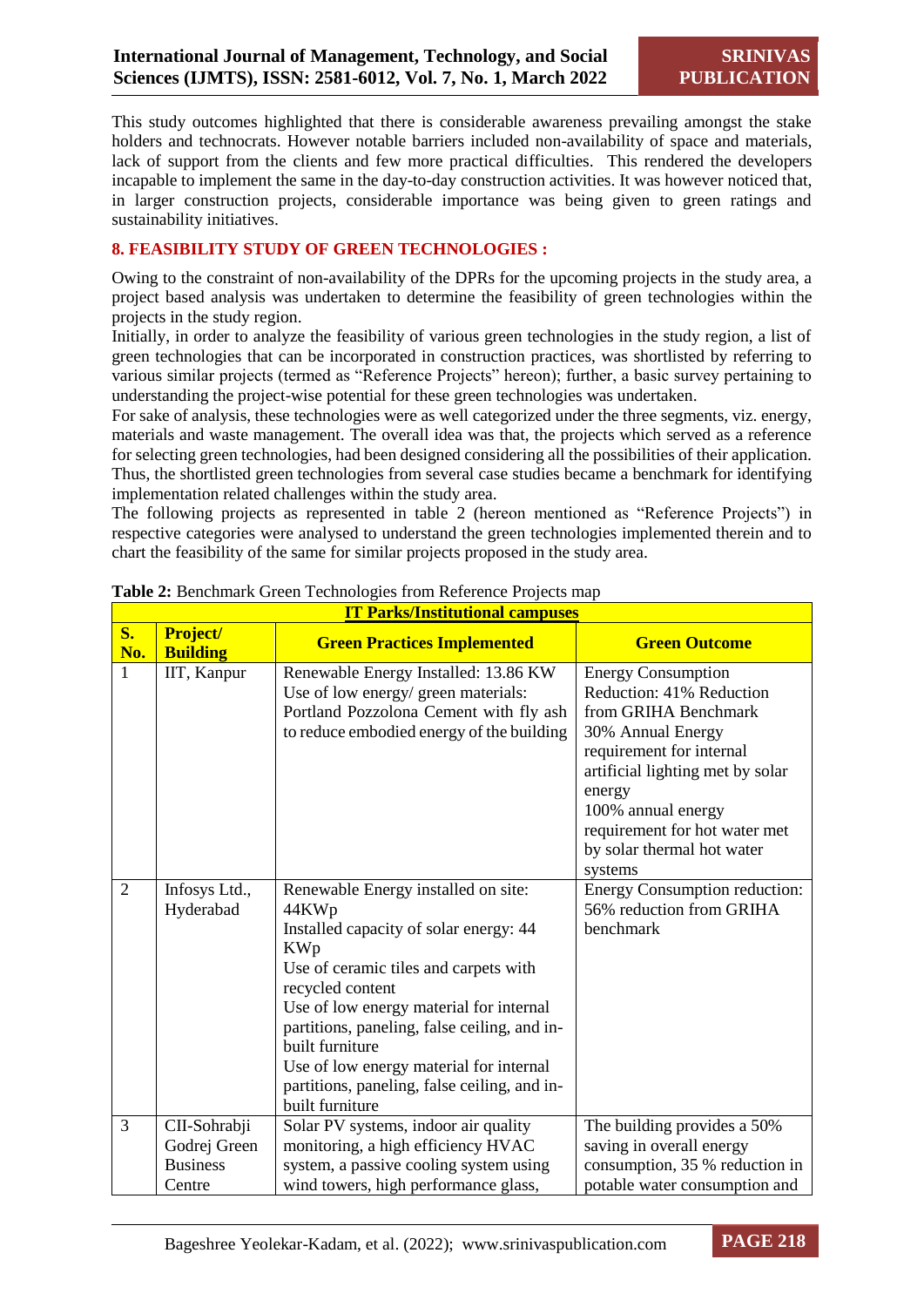|                      |                                     | aesthetic roof gardens, rain water<br>harvesting, root zone treatment system,<br>etc.<br>Building Management system installed<br>for real time monitoring of energy usage.<br>80% of materials used are from within<br>500 miles away from site.<br>20% of the building energy is from solar<br>PV, installed with a capacity of 23.5kw.<br>To improve the indoor air quality wind<br>towers are being used for drawing fresh<br>air into building and this reduces the<br>pressure on air conditioning units. | usage of 80% of recycled /<br>recyclable material.<br>Use of aerated concrete blocks<br>reduced the load on Air<br>condition systems by 15-20%.<br>Energy savings: 55% reduction,<br>with ASHRAE 90.1 as the<br>baseline 120,000 kWh / year.<br>Reduction in CO 2 emissions -<br>100 tons / year (building is<br>functional since January 2004). |
|----------------------|-------------------------------------|----------------------------------------------------------------------------------------------------------------------------------------------------------------------------------------------------------------------------------------------------------------------------------------------------------------------------------------------------------------------------------------------------------------------------------------------------------------------------------------------------------------|--------------------------------------------------------------------------------------------------------------------------------------------------------------------------------------------------------------------------------------------------------------------------------------------------------------------------------------------------|
|                      | <b>Sports Arena</b>                 |                                                                                                                                                                                                                                                                                                                                                                                                                                                                                                                |                                                                                                                                                                                                                                                                                                                                                  |
| S.<br>No.            | Project/<br><b>Building</b>         | <b>Green Practices Implemented</b>                                                                                                                                                                                                                                                                                                                                                                                                                                                                             | <b>Green Outcome</b>                                                                                                                                                                                                                                                                                                                             |
| $\mathbf{1}$         | National<br>Stadium,<br>Taiwan      | World's first solar powered arena of<br>8,844 solar panels.<br>Vernacular raw materials sourced from<br>Taiwan have been used                                                                                                                                                                                                                                                                                                                                                                                  | Generates 1.14 kwh per year,<br>100% self-sustainable<br>Provides 10% energy to the<br>surroundings<br>Saves 660 tons of CO2<br>emission per year.                                                                                                                                                                                               |
| $\overline{2}$       | Marlins Park,<br>U.S.A              | Baseball ground with 35,000 capacity<br>Waste energy Reduction<br><b>Regionally Sourced Materials</b><br>'Cool-roof' technology for roofing                                                                                                                                                                                                                                                                                                                                                                    | LEED, gold rated project<br>Reduces Heat Island effect                                                                                                                                                                                                                                                                                           |
| 3                    | Olympic<br>Stadium,<br>London       | NO construction waste sent to landfills,<br>Yet more often 98% recycled.                                                                                                                                                                                                                                                                                                                                                                                                                                       | Zero Waste Project                                                                                                                                                                                                                                                                                                                               |
| <b>Towers</b>        |                                     |                                                                                                                                                                                                                                                                                                                                                                                                                                                                                                                |                                                                                                                                                                                                                                                                                                                                                  |
| $S_{\bullet}$<br>No. | Project/<br><b>Building</b>         | <b>Green Practices Implemented</b>                                                                                                                                                                                                                                                                                                                                                                                                                                                                             | <b>Green Outcome</b>                                                                                                                                                                                                                                                                                                                             |
| T.                   | Menara<br>Mesiniaga                 | Trusses of steel & aluminum<br>Incorporates solar panels<br>Vertical landscaping<br>Naturally ventilated core                                                                                                                                                                                                                                                                                                                                                                                                  | Passive Design in buildings<br>reduces HVAC costs<br>Used 20% less steel than                                                                                                                                                                                                                                                                    |
| $\overline{2}$       | Bahrain<br>The<br>World<br>Trade    | Uses wind turbines<br>Accommodates<br>15%<br>electrical                                                                                                                                                                                                                                                                                                                                                                                                                                                        | normal; 80% of steel is<br>recycled                                                                                                                                                                                                                                                                                                              |
| 3                    | Centre<br>Hearst Tower,<br>New York | requirements<br>Used glass & steel, contemporary design                                                                                                                                                                                                                                                                                                                                                                                                                                                        | Renewable energy minimizes<br>the costs of electricity                                                                                                                                                                                                                                                                                           |
| 4                    | Carbon<br>Tower,<br>California      | Used nano materials: (cross hatched<br>lattice made of carbon fiber) which is<br>several times stronger than steel                                                                                                                                                                                                                                                                                                                                                                                             |                                                                                                                                                                                                                                                                                                                                                  |

Source: compiled by the researcher

Further, three different projects (termed as "representative projects" hereon) were considered from within the study region, to carry out a pre-feasibility mapping. A set of responses inferring to overall project feasibility were collected for the three representative projects (viz. Project A, B, and C). The general project feasibility outcome of these three projects came to be61%, 25% and 14% respectively. Similarly, a separate set of responses denoting the potential of implementation of green technologies within these three projects were collected. The individual feasibilities for implementation of green

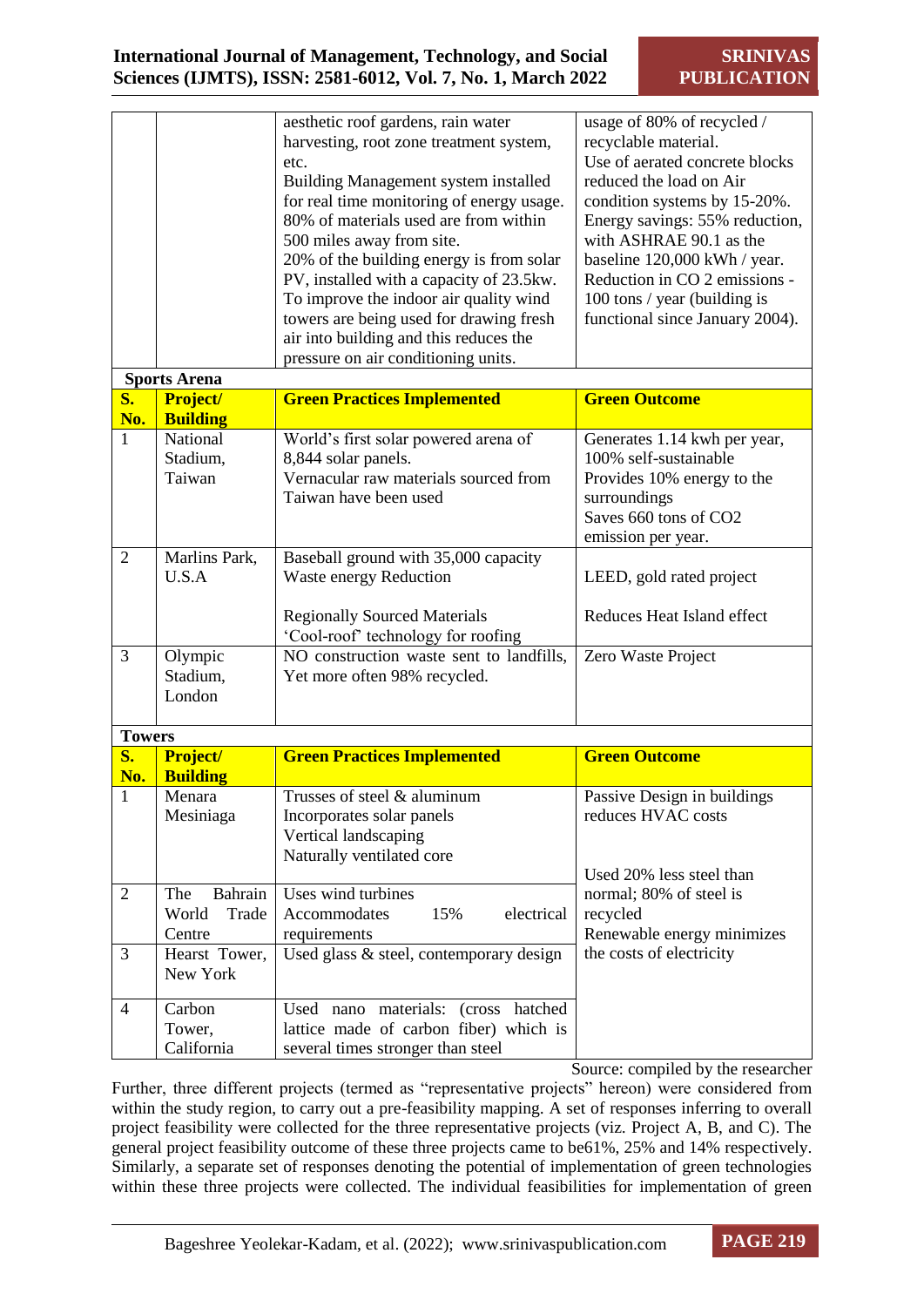technologies in these three projects were recorded as a percentage, based on the outcomes of the survey. Next, the project feasibilities were plotted on y-axis, and potential feasibility of green technologies on the x-axis; the outcome was a Feasibility Graph, where three graph lines emerged viz. the Energy line, Material line and Waste management line.

The feasibility analysis done as shown in Fig.8, depicts three different feasibility factors in the energy, materials and waste management categories. The shaded area in this figure represents the common feasible area for integrated implementation of the shortlisted green technologies for all projects within the study area in Vishakhapatnam.



**Fig. 8:** Feasibility graph: Common Feasible Area for Energy, Material and Waste management related Green Technologies in study Region map

Source: compiled by the researchers

It is clear from the graph represented in Fig.8, that the projects implementing higher degree of green technologies are less viable and vice versa. Cost plays a very important role in any project. All these green technologies are costly when resulting in higher project costs. It is observed that, the capital costs are often high when various green techniques are used and thus cost control poses a major challenge. Also, the operating equipment used to implement green technologies is different from those used conventionally. Nevertheless, there is uncertainty in the performance of green technologies and unavailability of specifications for their use and low level of awareness. Nevertheless, the number of green material suppliers in the market is limited. Improper evaluation of performance of various green equipment and poor coordination between various stake holders of the project are other notable challenges.

Lastly, an attempt was made to work out the feasibility for a specific upcoming Sky Tower project in Kailasagiri. A similar kind of sky tower was considered in Auckland, New Zealand, which is already commissioned. Those technologies (from technologies involved in the survey) that were already implemented in Auckland sky city were sorted down and considered as feasible technologies for Auckland's conditions. Now, these feasibilities were converted into Visakhapatnam's conditions using the Feasibility Factors of the region which were obtained from the analysis. The feasibility percentage was depicted in Table 3.

| <b>Feasibility</b>                                            | <b>Energy</b> | <b>Materials</b> | <b>Waste Management</b> |
|---------------------------------------------------------------|---------------|------------------|-------------------------|
| <b>Feasibility of Auckland</b><br>sky city $(\frac{6}{6})(a)$ | 55.5          | 42.8             | 61.                     |

| Table 3: Calculation of Feasibility of Green Technologies in Kailasagiri Sky Tower map |  |  |
|----------------------------------------------------------------------------------------|--|--|
|----------------------------------------------------------------------------------------|--|--|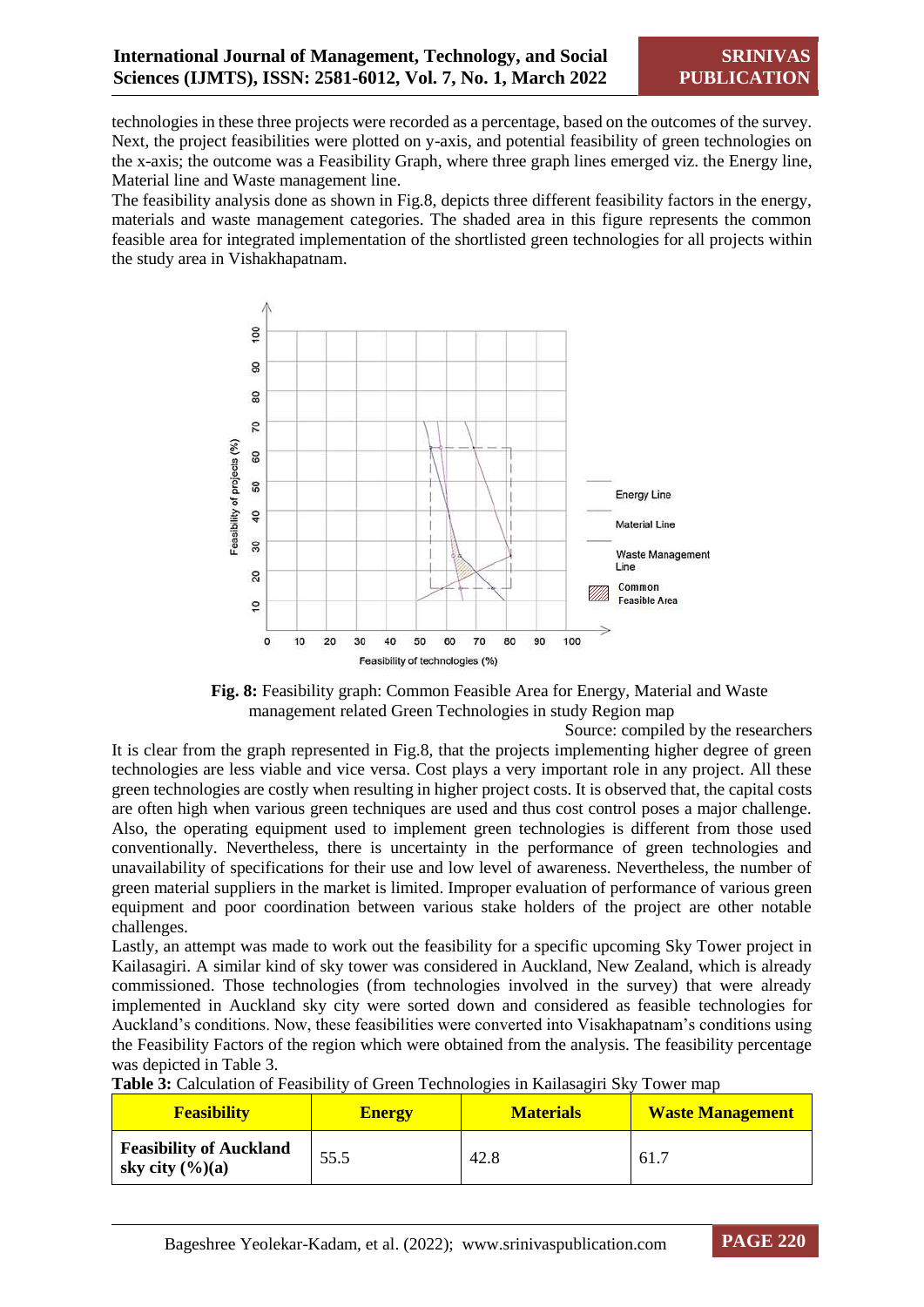| <b>Feasibility of Kailasagiri</b> $\vert 55*0.51 \vert =$ | $42.8*0.49=$ | $61.7*0.47=$ |
|-----------------------------------------------------------|--------------|--------------|
| sky tower $\left(\frac{9}{0}\right)$ (a*factor)   28%     | 21%          | 129%         |

Source*:* compiled by the researcher

Thus, the results obtained in Table 3, helped to infer that28% of the assumed energy related technologies are feasible in Kailasagiri Sky Tower. Similarly, 21 % of assumed Material related technologies and 29 % of assumed Waste management related technologies are feasible in Kailasagiri Sky Tower.

#### **9. CONCLUSION :**

The various green technologies that can be implemented under the segments of energy, materials and waste management have been identified. In order to check the feasibility of the implementation of green technologies at the projects under consideration i.e., Indoor Stadium at MVP Colony, Chinna Waltair park and IT park at Kapulappada hill a pre-feasibility test was done. Since the Detailed Project Report (DPR) wasn't available, the pre-feasibility test was done considering the assumptions and case studies as reference. Based on the green technologies implemented there, feasibility as a percentage was calculated for the same technologies at the prospective projects in eastern Visakhapatnam. Nevertheless, due to the limitations faced every challenge and restriction faced by each technology could not be identified. Hence, common challenges that are faced during the implementation of the identified green technologies were examined.

This study has identified the feasibility of utilization of green technologies in existing conditions at Vishakhapatnam, based on three major aspects of energy, materials and waste management. It highlights that adopting these technologies is feasible to a considerable extent in projects like the Sky tower in Vishakhapatnam, and can be made further more feasible, if economic, societal, and management barriers are handled effectively and if there is proper planning right from the inception of such projects. Incentivizing and institutionalizing Green Technology processes in all major segments are therefore believed to be a key to mainstreaming green practices across the construction sector.

#### **REFERENCES :**

- [1]Dakwale, V. A., & Ralegaonkar, R. V. (2012). Review of carbon emission through buildings: Threats, causes and solution. *International Journal of Low-Carbon Technologies*, *7*(2), 143–148. [CrossRef/DOI](https://doi.org/10.1093/ijlct/ctr032) $\times$
- [2]Sunmathi N., Padmapriya R., Sudarsan J.S. (2022). Feasibility Study of Tannery Waste as an Alternative for Fine Aggregate in Concrete. In: Satyanarayanan K.S., Seo HJ., Gopalakrishnan N. (eds) *Sustainable Construction Materials. Lecture Notes in Civil Engineering*, Springer, Singapore vol 194(1),387-408. [Google Scholar](https://scholar.google.com/scholar?hl=en&as_sdt=0%2C5&q=N.Sunmathi&btnG=)  $\lambda$  [CrossRef/DOI](https://doi.org/10.1007/978-981-16-6403-8_34) $\lambda$
- [3]Sudarsan, J. S., Vaishampayan, S., &Parija, P. (2022). Making a case for sustainable building materials to promote carbon neutrality in Indian scenario. *Clean Technologies and Environmental Policy*, *1*(1) 1-9. [Google Scholar](https://scholar.google.com/scholar?hl=en&as_sdt=0%2C5&q=Making+a+case+for+sustainable+building+materials+to+promote+carbon+neutrality+in+Indian+scenario&btnG=#d=gs_cit&u=%2Fscholar%3Fq%3Dinfo%3AMIXTMtaiK00J%3Ascholar.google.com%2F%26output%3Dcite%26scirp%3D0%26hl%3Den)<sup>N</sup>
- [4]Shrivastava, S., & Chini, A. (2016). Contractor Energy Information System: Energy-Savings Tool for Building Construction. *Journal of Management in Engineering*, *32*(3), 1-13. [Google Scholar](https://tinyurl.com/24txxnv4)  $\sqrt{\frac{8}{5}}$  [CrossRef/DOI](https://doi.org/10.1061/(asce)me.1943-5479.0000412) $\sqrt{2}$
- [5]Balramdas, Meher, P., Behera, S., Rath, B., Dash, S., & Choudhary, P. (2016). A comparison between Normal buildings and Green buildings-A case study approach*. International Research Journal of Engineering and Technology, 3(5), 51–54.* [Google Scholar](https://tinyurl.com/2rnhpkpe) ×<sup>7</sup>
- [6]Sudarsan, J. S., Jyesta, W., Jaisal, D., Vamshi, P., & Srihari, V. (2020, October). Carbon footprint estimation for sustainable development*. In AIP Conference Proceedings, 2269(1), 030035 1-8. AIP Publishing LLC.*<br>
<u>[Google Scholar](https://scholar.google.com/scholar?hl=en&as_sdt=0%2C5&q=Carbon+footprint+estimation+for+sustainable+development&btnG=#d=gs_cit&u=%2Fscholar%3Fq%3Dinfo%3A0r0z2TNPipYJ%3Ascholar.google.com%2F%26output%3Dcite%26scirp%3D0%26hl%3Den)  $x^3$  [CrossRef/DOI](https://doi.org/10.1063/5.0019517)  $x^3$ </u>
- [7]Biswajit Biswas, Mukherjee, S., & Ghosh, A. (2013). Conservation of Energy: a Case Study on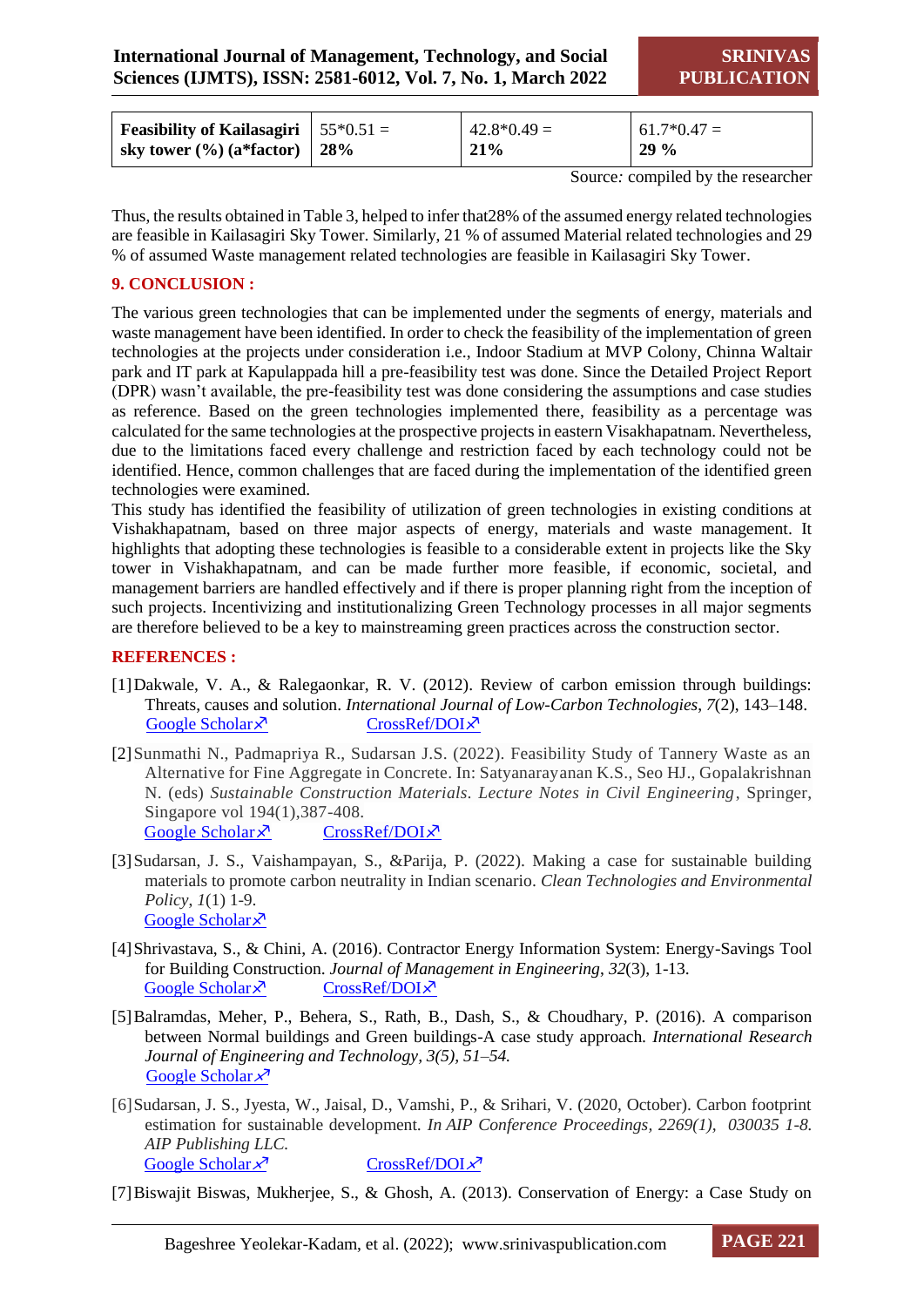Energy Conservation in Campus Lighting in an Institution*. International Journal of Modern Engineering Research, 3(4), 1939–1941.* Google Scholar $\chi^7$ 

- [8]Sudarsan, J. S., & Sridharan, S. R. (2021). Cost-benefit analysis of choosing green construction materials: a case study approach from India*. International Journal of Sustainable Real Estate and Construction Economics, 2(1), 4-19.* [Google Scholar](https://tinyurl.com/2p9b43a3)  $x^7$  [CrossRef/DOI](https://doi.org/10.1504/ijsrece.2021.118125) $x^7$
- [9] Misra, S., Satya Prasad, G. R. K. D., Kumar, N., Sah, S. K., Kumar, S., & Maurya, R. (2016). Comparison analysis of Green building materials and conventional materials in energy efficiency performance*. International Research Journal of Engineering and Technology, 3(5), 80–84.* [Google Scholar](https://tinyurl.com/y5tvtp4r)  $x^7$
- [10] *T*ong, Z. (2017). Review of the Application of Green Building and Energy Saving Technology*. IOP Conference Series: Earth and Environmental Science, 100(1), 0–4.*  [Google Scholar](https://tinyurl.com/mpvfwmn4)  $x^7$  [CrossRef/DOI](https://doi.org/10.1088/1755-1315/100/1/012141) $x^7$
- [11] Danso, H. (2018). Identification of Key Indicators for Sustainable Construction Materials. *Advances in Materials Science and Engineering, 2018(1), 1-7.* [Google Scholar](https://tinyurl.com/2p9aw2n2)  $x^7$  [CrossRef/DOI](https://doi.org/10.1155/2018/6916258)  $x^7$
- [12] Sudarsan J S, Ramesh S, Jothilingam M, Vishalatchi Ramasamy, Rajitha J Rajan (2017). Papercrete brick as an alternate building material to control Environmental Pollution*. IOP Conf. Series: Earth and Environmental Science, 80(2017), 1-7.* [Google Scholar](https://tinyurl.com/3nbpxxfa)  $x^7$  [CrossRef/DOI](file:///C:/Users/sudarsanjss/Downloads/doi%20:10.1088/1755-1315/80/1/012017) $x^7$
- [13] Berggren, B. (2019). Evaluating energy efficient buildings Energy- and moisture performance considering future climate change*. Department of Architecture and Built Environment, Lund University 1(1), 1-399.*  [Google Scholar](https://scholar.google.com/scholar?hl=en&as_sdt=0%2C5&as_ylo=2016&q=Evaluating+energy+efficient+buildings+%2C+b.berggren&btnG=) ×
- [14] *Vijay, M. V., Sudarsan, J. S., & Nithiyanantham, S. (2019). Sustainability of constructed wetlands using biochar as effective absorbent for treating wastewaters. International Journal of Energy and Water Resources,* 3(2), 153-164. **[Google Scholar](https://scholar.google.com/scholar?hl=en&as_sdt=0%2C5&q=sustainability+of+construction+wetlands+using+biochar+js+sudarsan&btnG=)**  $x^7$
- [15] Prathap, M. G., Balaji, N., & Sudarsan, J. S. (2020, November). Experimental study on usage of industrial waste in road construction*. In AIP Conference Proceedings, 2277(1), 1-6. AIP Publishing LLC.* [Google Scholar](https://scholar.google.com/scholar?hl=en&as_sdt=0%2C5&q=Experimental+study+on+usage+of+industrial+waste+in+road+construction&btnG=)  $\times$ <sup>7</sup> [CrossRef/DOI](https://doi.org/10.1063/5.0025309)  $\times$ <sup>7</sup>
- [16] Mokal,A.B., Shaikh,A.I., Raundal,S.S., Prajapati,S.J., Phatak, U. J. (2015). Green Building Materials – A Way towards sustainable Construction*. International journal of application or Innovation in Engineering and management, 4(4), 244–249. [Google Scholar](https://tinyurl.com/m2xd3zdf)*
- [17] *Seo, M. S., Kim, T., Hong, G., & Kim, H. (2016).* On-site measurements of CO2 emissions during the construction phase of a building complex*. Energies, 9(8), 1-13.*  [Google Scholar](https://scholar.google.com/scholar?hl=en&as_sdt=0%2C5&q=%5B5%5D%09On-+Site+Measurements+of+Co2+Emissions+during+the+Construction+Phase+of+a+Building&btnG=#d=gs_cit&u=%2Fscholar%3Fq%3Dinfo%3AdvrFtmQklIkJ%3Ascholar.google.com%2F%26output%3Dcite%26scirp%3D0%26hl%3Den)  $x^7$  [CrossRef/DOI](https://doi.org/10.3390/en9080599) $x^7$
- [18] *Killemsetty, N., & Behare, S. (2014).* Integrated Study of Measures & Techniques in Green Building Construction*. IOSR Journal of Mechanical and Civil Engineering. 11(6), 70-79.* [Google Scholar](https://scholar.google.com/scholar?hl=en&as_sdt=0%2C5&q=%5B4%5D%09Integrated+Study+of+Measures+%26+Techniques+in+Green+Building+Construction&btnG=#d=gs_cit&u=%2Fscholar%3Fq%3Dinfo%3ACZwZifsAITUJ%3Ascholar.google.com%2F%26output%3Dcite%26scirp%3D0%26hl%3Den)  $\lambda^7$
- [19] Chel, A., & Kaushik, G. (2018). Renewable energy technologies for sustainable development of energy efficient building. *Alexandria Engineering Journal, 57(2), 655-669. [Google Scholar](https://scholar.google.com/scholar?hl=en&as_sdt=0%2C5&q=%5B7%5D%09Renewable+energy+technologies+for+sustainable+development+of+energy+efficient+building%2C+&btnG=#d=gs_cit&u=%2Fscholar%3Fq%3Dinfo%3Akkg_JeOGwi0J%3Ascholar.google.com%2F%26output%3Dcite%26scirp%3D0%26hl%3Den) X*<sup>*T*</sup> *Crossref*/*DOI X*<sup>*T*</sup>
- [20] Kumar, V., Shrivastava, R. L., & Untawale, S. P. (2015). Solar Energy: Review of Potential Green & Clean Energy for Coastal and Offshore Applications*. Aquatic Procedia, 4(2015), 473–480. [Google scholar](https://tinyurl.com/577ckcmw) [CrossRef/DOI](https://doi.org/10.1016/j.aqpro.2015.02.062)*